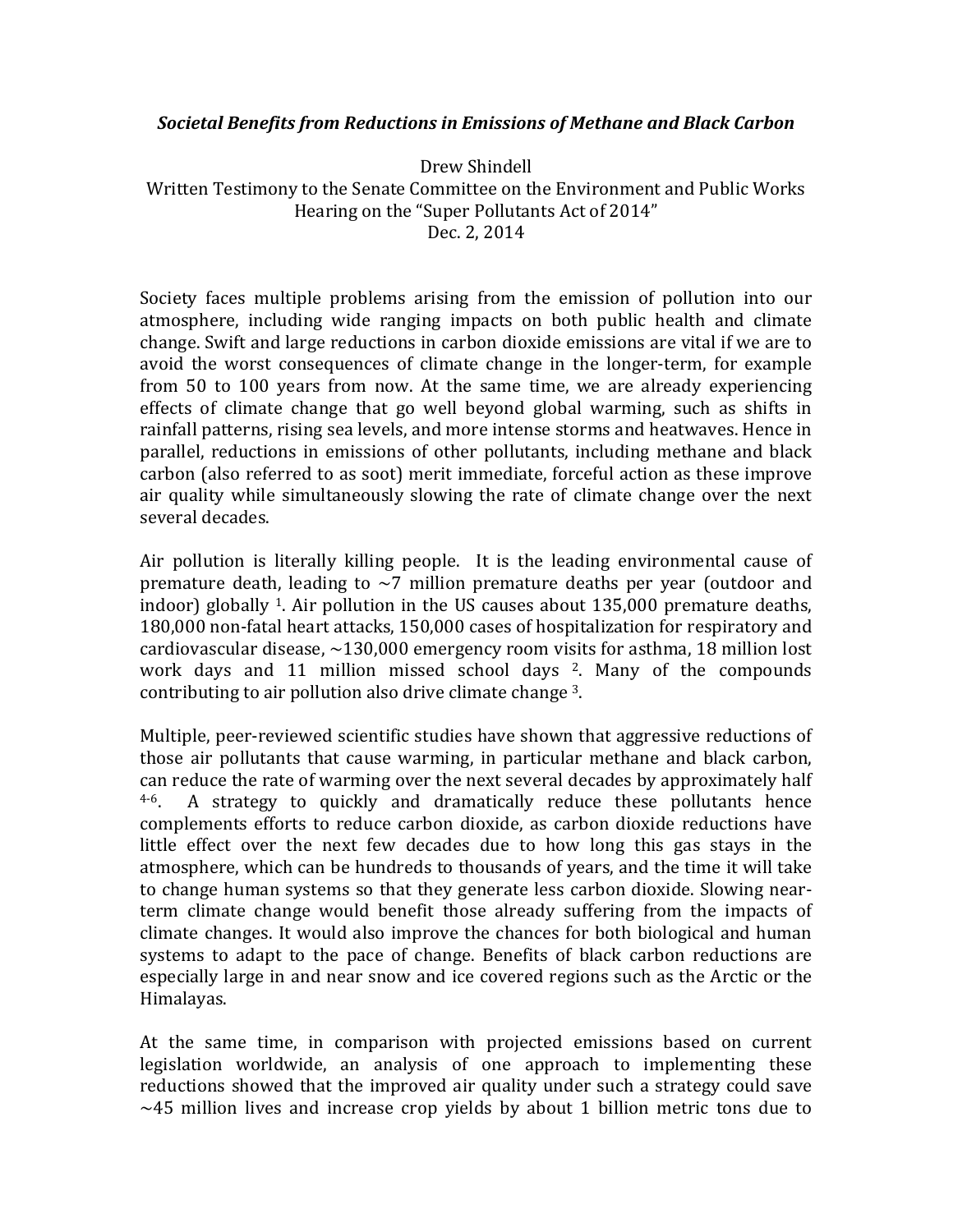$\alpha$  ozone reductions  $4,7,8$ . China, India and the United States are projected to see the largest gains in crop yields due to the cleaner air, with over 100 million tons of increased yield in the US. The economic value of the benefits of methane emissions reductions is well above the typical costs of emissions controls, which are less than \$250, and sometimes emissions reductions can even be made at a cost savings  $9$ . Though hydrofluorocarbons (HFCs) do not directly cause poor air quality, curtailing the rapid growth in emissions of these compounds can provide substantial benefit in terms of reducing near-term climate change <sup>6</sup>.

Thus efforts to control emissions of methane, black carbon (and co-emissions) and HFCs can provide multiple, large benefits to society. Since neither the damages attributable to climate change nor those due to degraded air quality are incorporated in our current economic markets, emissions reductions are a textbook example of a societal good that could benefit from government intervention. In part this is because the damages due to air pollution are not paid by the emitter, so that there is no economic incentive for emissions reductions, even in cases when emissions controls would be less expensive than the damages they would prevent. The damages are instead paid by those who bear increased health care costs and food prices. The emissions reduction measures described in prior work  $4$  along with use of low-global warming substitutes instead of HFCs can greatly reduce the damages from climate change over the next few decades while saving tens of millions of lives and hundreds of millions of tons of crops in comparison with business as usual, all at relatively modest cost.

In particular, reducing methane emissions from the oil and gas industry, coal mines and municipal waste and black carbon-related emissions from diesel vehicles, cookstoves, kerosene lighting and small industries such as brick kilns and coke ovens have been identified as actions that would provide great societal benefits  $4,5,9 11$ . In addition, the Arctic is extremely sensitive to the warming climate, and emissions of black carbon and other particles (or particle precursors) can have an especially large impact there  $12,13$ . Hence the specific actions in the Super Pollutants Act of 2014 to target many of these activities, to reduce emissions from polar shipping and to encourage use of low-global warming HFC substitutes are, based on the scientific evidence, likely to lead to substantial societal benefits on multiple fronts. The bill's efforts to promote financing would also address an important barrier to implementation <sup>5,9</sup>.

Emission reduction efforts targeting these pollutants are currently being pursued by many nations, intergovernmental and non-governmental organizations, especially via the Climate and Clean Air Coalition. Additional US leadership in this area could help inspire others to step up their activities to put into place these urgently needed emissions reduction measures, all of which are developed and in use but need to be much more widely applied to reap the full potential societal benefits. International success in reducing emissions of methane, black carbon (and co-emissions) and HFCs would provide clear benefits to the public. Success could demonstrate that emissions can indeed be successfully reduced through concerted action across